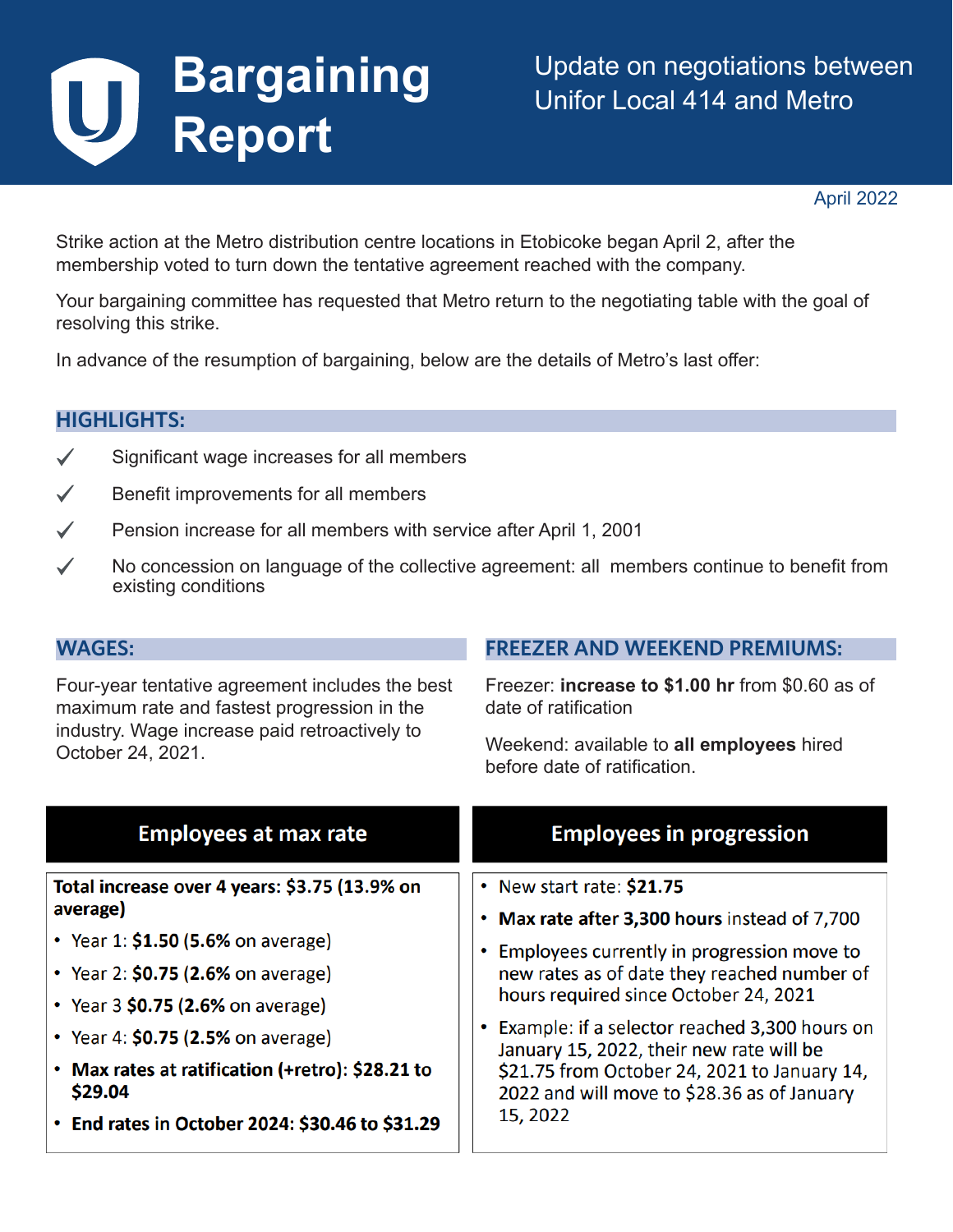# **PENSION INCREASE:**

Significant pension increase, with replacement ratio well above level recommended by financial planners.

- **• \$1 per month per year of service** for all service after April 1, 2001 – **from \$71 to \$72**
- **• Replacement ratio remains well above 80%**  for employees retiring after a 35-year career

#### **BRIDGE BENEFIT PACKAGES:**

40 new bridge benefit packages are available to eligible members who elect to take them.

This includes 20 packages made available in 2022 (10 on July 1, 2022 and 10 on November 1, 2022).

The remaining 20 packages will be available over the life of the contract, including 10 packages available on November 1, 2023 and 10 packages available on November 1, 2024.

Members who are 55 years of age or older, and have 30 years of service or more, are eligible for packages.

Benefit package includes:

- \$1,200/month from age 55 to 60
- \$500/month from age 60 to 65
- Extended health care and optical continue until age 65 for eligible employee and spouse

Access to the 40 bridge benefits packages is not tied to layoffs or transition events. These packages do not affect the 5 remaining bridge packages tied to the Transition Agreement (i.e. available in the event of lay offs or transition event).

#### **OPTICAL:**

Glasses: increase of \$100 to new \$400 max

Eye exam: increase of \$50 to new \$100 max

#### **PARAMEDICAL:**

Improvements in paramedical: per visit max removed + combined use of physio, chiro and massage to new max of \$1,100

## **PSYCHOLOGIST:**

Increase of \$300 for psychologist to new max of \$800

#### **BOOTS:**

\$225 until December 31, 2022

\$275 as of January 1, 2023 (Freezer employees \$300)

#### **JOINT MARKET SURVEY FOR TRADES:**

Trades: building maintenance, maintenance mechanic, stationary engineer (all classes), mechanic first class

Every two years to determine if wage adjustments are required.

#### **BEREAVEMENT LEAVE:**

Day of the funeral no longer required as one of the three days

One day can be taken at a later date up to one year after the passing.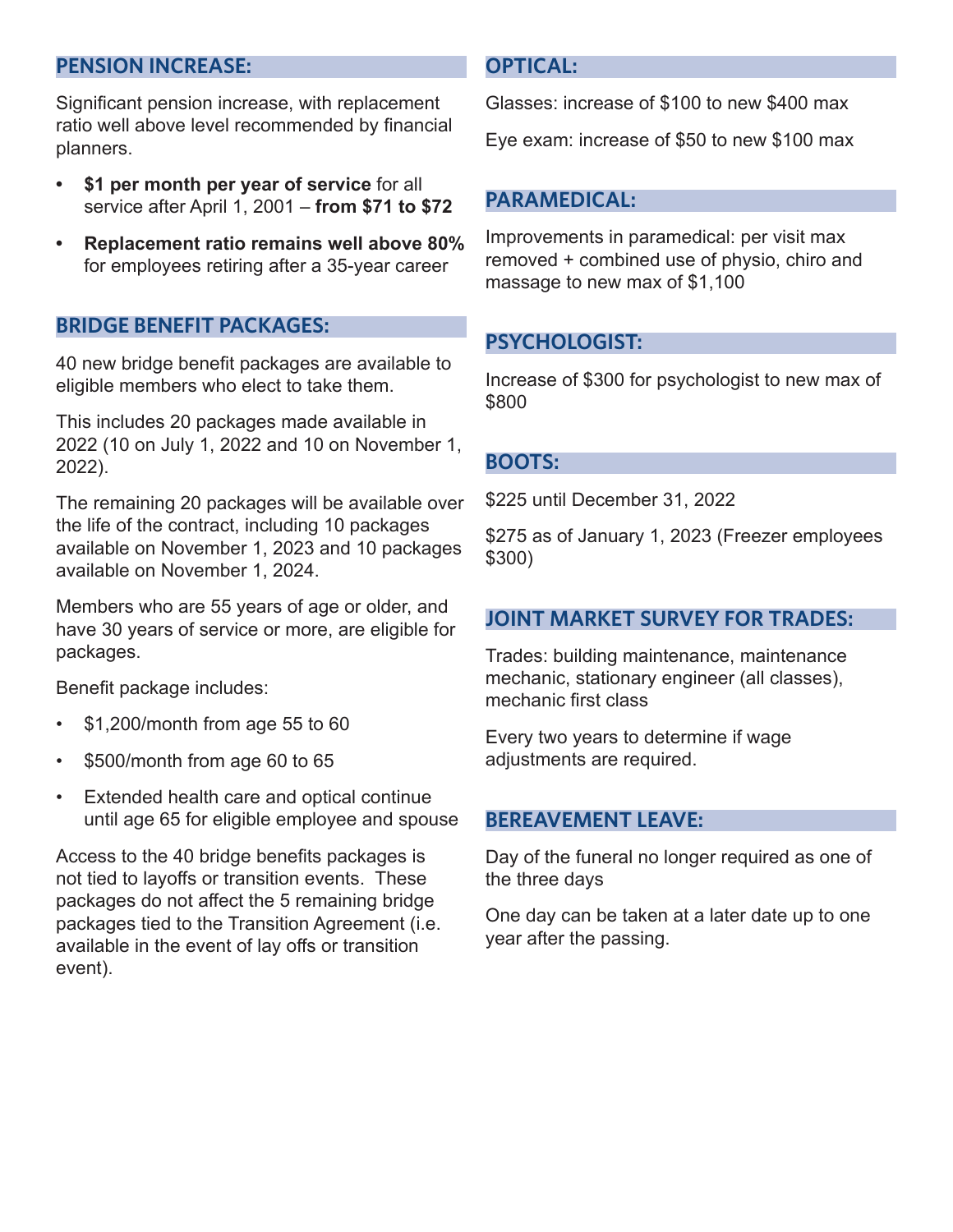# **How this Tentative Metro Warehouse Settlement Compares with Other Similar Warehouses in Ontario**

|                                                              | <b>Metro</b><br>Warehouse<br><b>Previous</b><br><b>Contract</b>                                      | <b>Metro</b><br>Warehouse<br><b>Tentative</b><br>Agreement                                         | Sobeys $-$<br>Whitby<br><b>Unifor</b>                                                                         | Loblaws - Ajax<br><b>Unifor</b>                                                                            | Loblaws - Cambridge<br><b>UFCW</b>                                                                               |
|--------------------------------------------------------------|------------------------------------------------------------------------------------------------------|----------------------------------------------------------------------------------------------------|---------------------------------------------------------------------------------------------------------------|------------------------------------------------------------------------------------------------------------|------------------------------------------------------------------------------------------------------------------|
| <b>Current Wage Rate</b><br>Selector (per hour)              | \$26.86                                                                                              | \$28.36                                                                                            | \$27.00                                                                                                       | \$27.00                                                                                                    | \$27.50                                                                                                          |
| <b>End of Contract Wage</b><br>Rate<br>Selector (per hour)   |                                                                                                      | \$30.61                                                                                            | \$29.00                                                                                                       | \$29.00                                                                                                    | \$28.00                                                                                                          |
| Wage Scale Length                                            | <b>7700 Hours</b>                                                                                    | <b>3300 Hours</b>                                                                                  | 8000 Hours                                                                                                    | 48 Months                                                                                                  | 20,800 Hours                                                                                                     |
| Afternoon Premium<br>(per hour)                              | \$0.65                                                                                               | \$0.65                                                                                             | \$0.80                                                                                                        | \$0.40                                                                                                     | \$0.55                                                                                                           |
| Night Premium (per<br>hour)                                  | \$0.65                                                                                               | \$0.65                                                                                             | \$0.80                                                                                                        | \$0.50                                                                                                     | \$0.65                                                                                                           |
| <b>Night Premium</b><br>$\bullet$<br>(Fri-Sat) (per<br>hour) | $+ $0.25$                                                                                            | $+ $0.25$                                                                                          | $\frac{1}{2}$                                                                                                 | $\overline{a}$                                                                                             | $\overline{\phantom{0}}$                                                                                         |
| <b>Night Premium</b><br>$\bullet$<br>(Sat-Sun) (per<br>hour) | $+ $0.60$                                                                                            | $+$0.60$                                                                                           | $\frac{1}{2}$                                                                                                 | $\overline{a}$                                                                                             | $\overline{a}$                                                                                                   |
| Weekend<br>Premium<br>(Sat+Sun) (per<br>hour)                | $+ $3.00$                                                                                            | $+ $3.00$                                                                                          | $\frac{1}{2}$                                                                                                 | $\overline{a}$                                                                                             |                                                                                                                  |
| Freezer Premium (per<br>hour)                                | \$0.60                                                                                               | \$1.00                                                                                             | \$0.95                                                                                                        | \$0.40                                                                                                     | \$0.40                                                                                                           |
| Vacation                                                     | $1 yr - 2 weeks$<br>$5 yr - 3 weeks$<br>$9$ yr $-$ 4 weeks<br>$16$ yr $-5$ weeks<br>23 yr $-6$ weeks | $1 yr - 2 weeks$<br>$5 yr - 3 weeks$<br>$9$ yr $-$ 4 weeks<br>16 yr $-5$ weeks<br>23 yr $-6$ weeks | $>1$ yr - 4 hours<br>pay<br>$1 yr - 2 weeks$<br>$5 yr - 3 weeks$<br>$10$ yr $-$ 4 weeks<br>$18$ yr $-5$ weeks | $>1$ yr - 4 hours pay<br>$1 yr - 2 weeks$<br>$5 yr - 3 weeks$<br>$10$ yr $-$ 4 weeks<br>$15$ yr $-5$ weeks | $>1$ yr – 1-10 days (scale)<br>$1 yr - 2 weeks$<br>$5 yr - 3 weeks$<br>$10$ yr $-$ 4 weeks<br>$18$ yr $-5$ weeks |
|                                                              |                                                                                                      |                                                                                                    |                                                                                                               |                                                                                                            | $25$ yr - 6 weeks                                                                                                |

Denotes highest rates among comparable, unionized grocery distribution centres in Ontario.